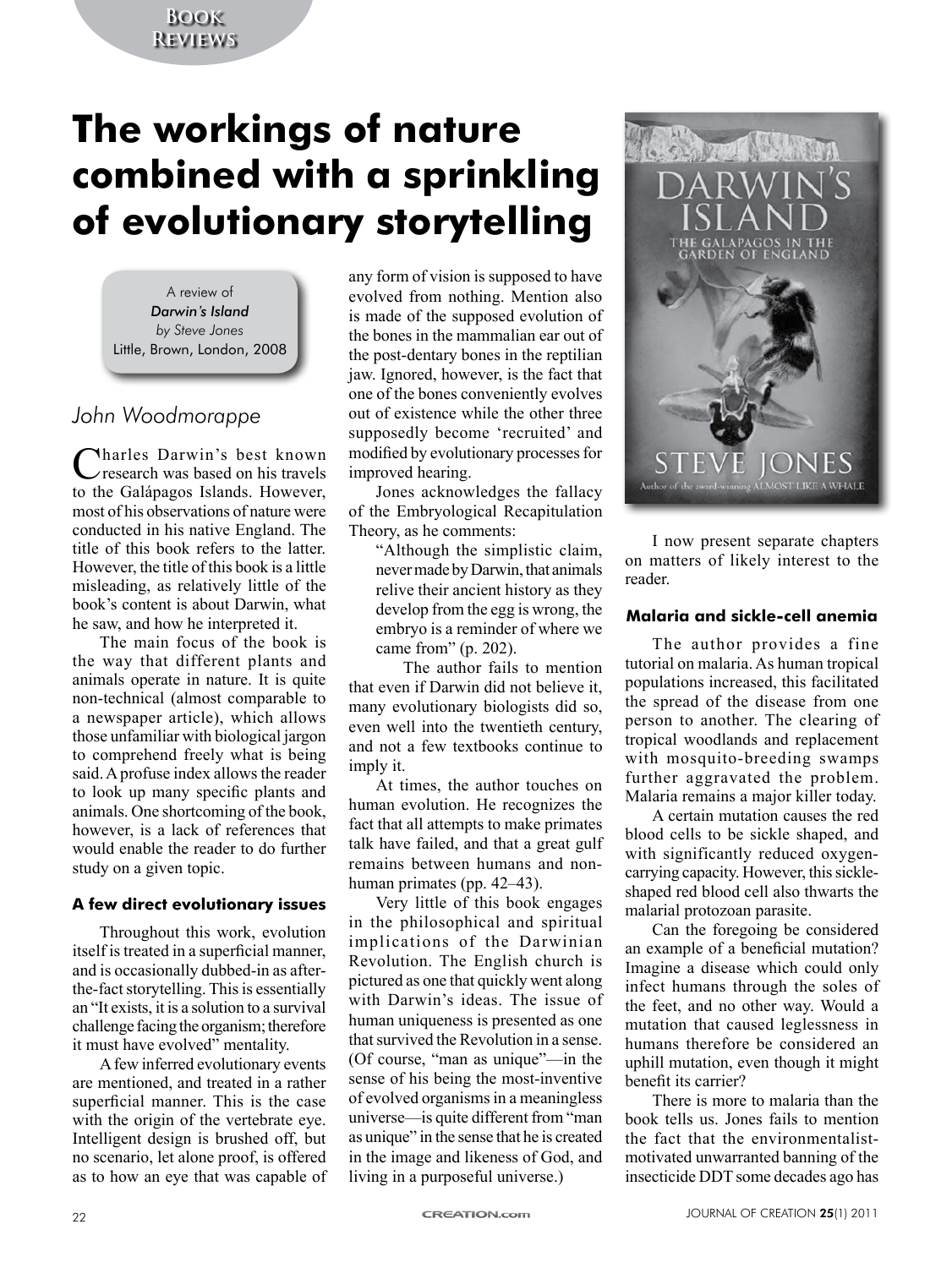facilitated the rebound of malaria and its deadly effects.

Other adaptations for resistance to malaria among humans include a high content of salt and iron in the blood. The author missed the chance to point out that this often causes problems with such things as high blood pressure for those of African descent living in Western countries.

#### **Convergent structures**

Usually, the degree of similarity among living things is considered to be directly proportional to the recency of a common evolutionary ancestor. But when similarity occurs between organisms deemed to be only distantly related, this is attributed to convergent evolution. The evolutionary process, in effect, is believed to have hit upon the same solution independently in distantly related lineages.

At times, inferred convergence produces very distinctive results. Jones writes:

"Anteaters and aardvarks, lions and tigers, moles and mole-rats—all hide a bastard ancestry behind their shared appearance. The process goes further. On Roraima itself, for unknown reasons, melanism is rife among unrelated organisms, and the rocks harbor black lizards, black frogs, and black butterflies. The mutation responsible for black melanin pigment is the same, or almost so, in zebrafish, people, mice, bears, geese, and Arctic skuas (and perhaps even in lizards and frogs), and has been picked up by natural selection in each" (p. 49).

#### **Human racial skin color**

In contrast to some humans, the skin of chimps is pale. The differences in skin color between Africans and Europeans are due to a single amino acid that is found in Africans but was replaced by another one among whites. The African version leads to the production of much more skin pigmentation than the alternative.

As noted a few paragraphs ago, the gene which causes dark skin among

zebrafish. In fact, the human gene from a dark-skinned human, transplanted into a zebrafish, whose errant gene codes for the wrong, pigment-lacking amino acid, experiences a restoration of the dark stripes. Interestingly, the Asian

peoples have the same dark-skin coding gene as Africans. The lightskinnedness of most Asians owes to a mechanism that is different from that of Europeans.

humans is the same one that causes dark stripes in

#### **Carnivorous plants**

This book gives an exceptional amount of detail on carnivorous plants, and not only the spectacular ones such as the Venus flytrap (the evolution of which baffled

Darwin and still baffles evolutionists today<sup>1</sup>). However, the author is quick to point out that all carnivorous plants have chlorophyll, enabling them to make their own food, just like conventional plants. Interestingly, certain pitcher plants, instead of trapping insects, get supplemental nutrition from dead leaves and bird excrement that has fallen on their pitchers.

Let us focus on some implications of the foregoing. Considering the relative phenotypic malleability of plants relative to animals, it would be interesting to determine experimentally if within-kind variation could transform an excrement-absorbing pitcher plant into an insect-eating one. If so, this could help to explain from a naturalistic viewpoint, how carnivorous plants have arisen since the Fall. This, of course, assumes that the death of insects, which probably have no concept of life and death, and are likely not *nephesh chayyāh* (hy't; vp,n, = living souls/creatures), and which probably feel no pain, was inconsistent with a "very good" initial Creation.



Figure 1. The Venus Flytrap has modified leaves that clasp the unwary insect, leading to its digestion by the plant.

#### **Embryology**

The author summarizes the history of embryology, including the observations of Charles Darwin. Jones then describes the biology of barnacles, studied by Darwin, and how they foul the bottom of ships and slow them down. Predictably, he infers that the similarities of embryos of different organisms point to a shared common ancestry.

Jones tells the reader how the embryonic tissue gets subdivided into segments and then eventually into distinct organs:

"As the embryo develops, the chemical signals that promote growth diffuse from its rear end towards the front. They are matched by a second molecular message that travels in the opposite direction and tells the tissue to mature and stop dividing. Each potential somite has an internal timer that instructs genes to work for the appropriate time and then to switch off. When the signal arrives, the clock starts" (p. 203).